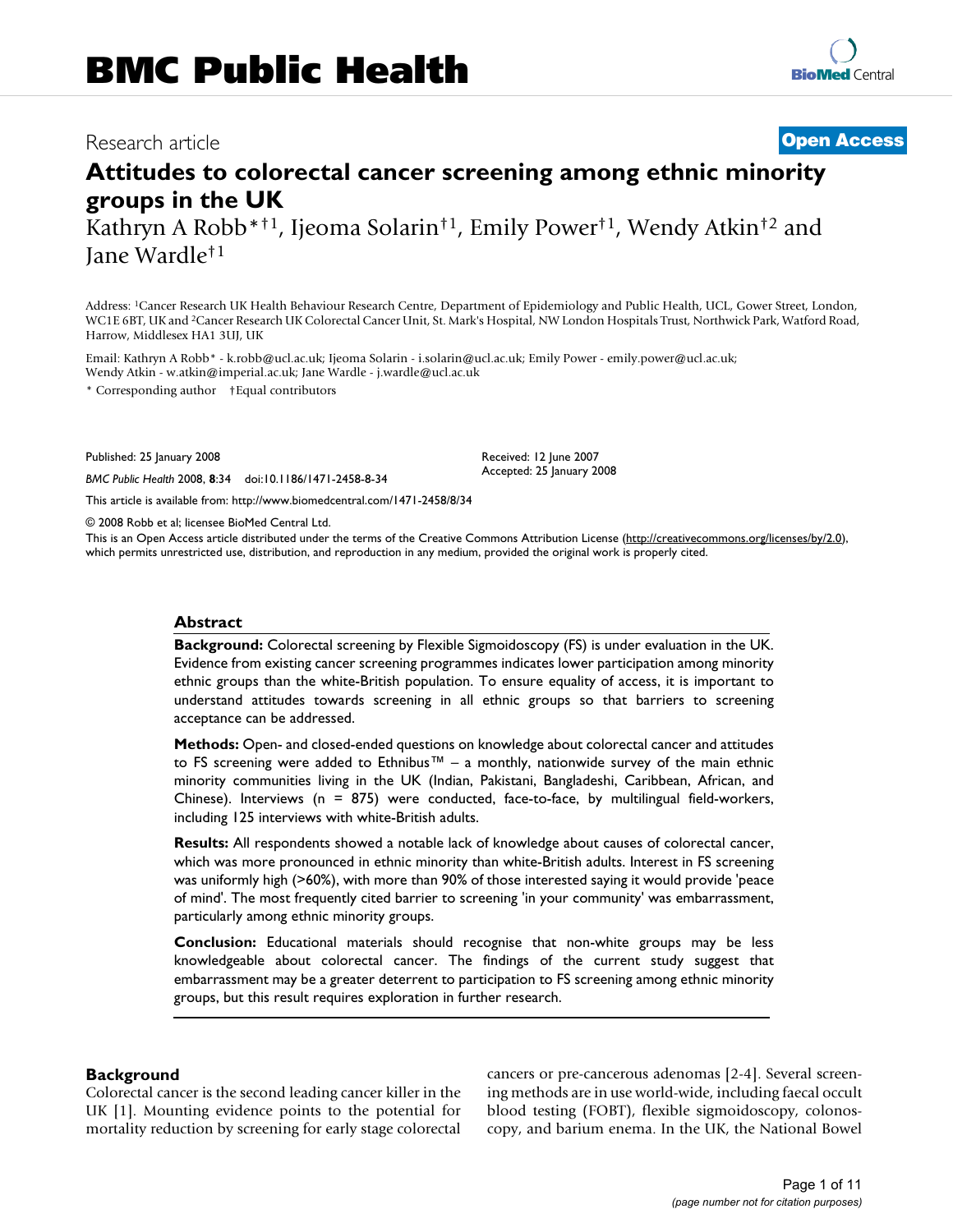Cancer Screening Programme (NBCSP) is implementing biennial faecal occult blood testing (FOBT) – a test that examines stool-samples for blood that may indicate abnormalities. Flexible sigmoidoscopy (FS), which involves direct visualization of the distal colon to detect and remove pre-cancerous growths with the aim of reducing incidence as well as mortality, is under evaluation [5].

In the UK FOBT pilot, the uptake rate was 57% [6], which is close to the rates found in randomised trials [7]. Participation in the UK FS Trial was considerably lower (39%) and comparable with other trials of FS [8,9], although this was likely to have been a consequence of the two-stage invitation procedure built into the trial design [10], in which potential participants were initially asked if they would be likely to attend and randomized only if they indicated they would attend. To assess the likely uptake rate of FS if offered as a service in a community setting, we recently undertook a feasibility study and found participation rates of 55% [11]. Although this initial estimate was based on a relatively small sample  $(N = 510)$ , it suggests that acceptance of FS in the UK is likely to be similar to FOBT participation. For both types of screening, however, these uptake rates could mask considerably lower participation among some subgroups of the population.

The Race Relations (Amendment) Act (2000) [12] highlighted the need to ensure racial equality of opportunity to access services. Evidence from the cervical and breast screening programmes in the UK suggests lower participation among minority ethnic groups – particularly south Asians – than among the white-British population [13- 15]. In a more recent analysis, Webb et al. [16] examined cervical screening records of 72,613 eligible women in Manchester. They found uptake in south Asian women to be 69.5%, compared with 73% in other women, although the differences diminished once area-level variables (deprivation, transience, social isolation) and practice-level variables (practice workload, structure and GP characteristics) were controlled. South Asians were also more likely to be 'never screened' than other women (14.7% vs. 10.3%), which was not explained by confounding effects. The UK FOBT Pilot also found lower uptake among south Asian groups, but were not able to assess uptake among African and Caribbean groups [17]. They concluded that further studies were urgently required to guide the development of strategies to achieve equitable uptake across all ethnic groups.

Assessing ethnic differences in uptake of cancer screening in the UK is difficult because of the lack of ethnic monitoring data collected at the Primary Care level [18]. Research studies have tended to use the name-recognition computer programme, *Nam Pehchan*, to classify people as either south Asian or non-South Asian [17]. The obvious

limitation of this approach is that it only distinguishes south Asian groups, while the UK has many different ethnic communities with cultural beliefs about health that are not necessarily fully compatible with the dominant biomedical model [19]. There is therefore a need to explore culturally-specific beliefs and values about colorectal cancer and screening so that any future service could be offered equitably.

Previous research has indicated that non-white groups living in the UK perceive their risk of colorectal cancer as lower than the white population [20], suggesting that one explanation for lower participation in cancer screening could be lack of recognition of cancer risk. Objectively, there are ethnic differences in cancer risks [21-23], but rates in south Asians have increased in recent years – most likely because of lifestyle changes – while they have been falling for the rest of the population [24]. It is therefore no longer appropriate to consider them as 'low risk' for cancer.

The aim of this study was to understand beliefs about, and interest in, bowel cancer screening among ethnic minorities in the UK. Knowledge about colorectal cancer, attitudes to FS screening, and behavioural intentions regarding FS screening, were examined using both openand closed-ended questions in men and women from the principal ethnic groups living in the UK. This is the first national survey of ethnic minority groups' views of colorectal cancer screening, and overcomes some of the limitations of studies relying on name recognition software.

## **Methods**

### *Participants*

Data were collected by adding questions to the January 2006 Ethnibus™ survey [25]. This is a monthly, nationwide omnibus tracking survey of adults aged over 16 years from the main ethnic minority communities living in the UK (Indian, Pakistani, Bangladeshi, African, Caribbean and Chinese). In total 750 interviews are conducted faceto-face by multilingual field workers each month, to which, for this study they added 125 interviews with white British people for comparison with the ethnic minority groups.

#### *Sampling*

The Ethnibus™ survey uses quota sampling to obtain samples that are representative of the UK population in terms of the different ethnic groups. Using data from the 2001 Census, Ethnibus™ employs a random sampling process to identify sampling points (postal districts) for each of the main ethnic groups. The number of target interviews in each ethnic group is based on the national ethnic population proportions. Once sampling points have been selected (approximately 100–150), data on age and gen-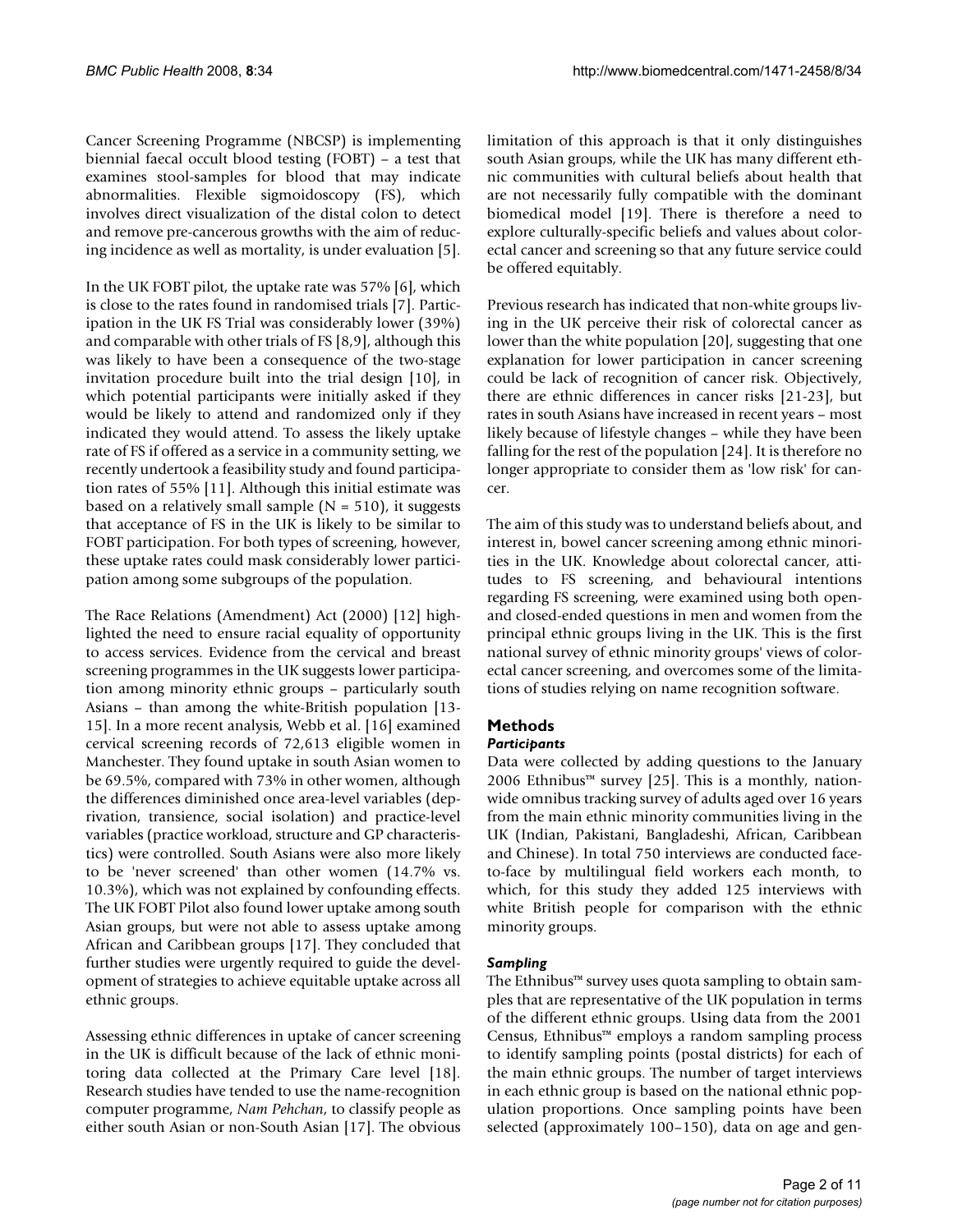der distributions for the sampling point are collated from the 2001 Census and used to determine age and gender quotas. Field workers then visit the selected postal districts and approach and screen households for eligibility. If the household contains an individual that meets the criteria of the quota then the individual will be invited to take part in a face-to-face interview. If they decline, the fieldworker moves on to the next household, and so on, until their quota is reached. Ethnibus report that interviews are carried out in 75 – 80% of households that have an eligible individual.

#### *Measures and procedures*

As an introduction to the questions on colorectal cancer, participants were told: 'These are some questions about bowel cancer from Cancer Research UK.'

#### *Perceived causes of colorectal cancer*

Participants were first asked the open-ended question: 'What do you think are the main things that increase a person's chance of developing bowel cancer'. This item has previously been used in population surveys in the UK [26]. Participants were not prompted and responses were recorded verbatim.

#### *Interest in colorectal screening*

Brief information about the screening test was read out by the interviewer before the next question as follows: 'A new test may become available which helps to prevent bowel cancer. It works by removing growths which can turn into cancer if they are left. During the test the nurse inserts a thin flexible viewing tube into your back passage to look for growths. If the nurse finds any, they can be removed quickly and painlessly during the test. Removing any growths helps to prevent bowel cancer. The test would be free on the NHS, it would take only 5 minutes, and would be done in a hospital clinic'. This information was followed by the question: 'If you were invited to have the test, would you take up the offer'. Response options were: 'yes, definitely; yes, probably; probably not; definitely not', as used in the UK FS Trial [27].

#### *Reason for level of interest in screening*

The interest item was followed by the open-ended question: 'Can you say why you would [definitely/probably/ probably not/definitely not] take up the offer'. Responses were recorded verbatim.

#### *Views on barriers to screening among community*

In order to circumvent difficulties associated with personal disclosure, participants were also asked the openended question: 'In your community, what sorts of things might put people off having a test to prevent bowel cancer'. Responses were recorded verbatim.

#### *Sociodemographic characteristics*

Ethnibus™ includes questions on: age (16–24 years; 25–34; 35–44; 45–54; 55+); gender; marital status (married/cohabiting; single; divorced/separated/widowed); ethnicity (Indian; Pakistani; Bangladeshi; Caribbean; African; Chinese; white British); main language spoken at home (English; Urdu; Punjabi; Gujarati; Sylheti; Cantonese; other); religion (Muslim; Christian; Hindu; Sikh; Confucian; Other); gross weekly income of the chief earner (<£100; £101–200; £201–300; £301–400; £401–500; £501–600; £601–700; £701+; don't know; no answer); employment (full-time; part-time; not working); and locality (London; Midlands; South; North). Information on socio-economic status (SES) used the National Readership Survey social grading system (AB: managerial/ professional; C1: supervisory; C2: skilled manual; D: semi-skilled and unskilled manual; E: state pensioners, casual/lowest grade workers) which is based on the occupation of the chief income earner and is the system commonly used in market research and in opinion polls (e.g. MORI [28]).

#### *Analysis*

All analyses were done using SPSS 13.0. Questions with defined response options were analysed using Chi-square tests to identify proportional differences, although for some questions there were too few counts per cell for detailed comparisons. Interactions were tested with ANOVA to see whether demographic factors moderated ethnicity differences in interest in screening. Multivariate analyses were carried out using logistic regression analysis.

The open-ended questions were analysed using content analysis to identify participants' responses by ethnic group. Responses to the three open-ended questions were reviewed by two researchers (KR and IS) and a coding scheme was developed following the recommendations of Krippendorff [29]. Responses to the three open-ended questions were coded independently by researchers IS and EP for 88 interviews (10% of all participants). Inter-rater agreement was 90%, and the Kappa inter-rater reliability statistic [30] was 0.82, which represents an acceptable level of agreement [31]. The remaining participants' responses were coded by IS.

Coding the open-ended questions led to the construction of several categories for each question. The greatest variation was in responses to the question on perceived causes of colorectal cancer. In total, 19 categories were created to cover all responses. In addition, the most frequent category, 'diet', was subdivided into a further 17 categories. For the open-ended question on reasons for interest in screening, responses were analysed in two groups based on whether participants responded positively (yes, defi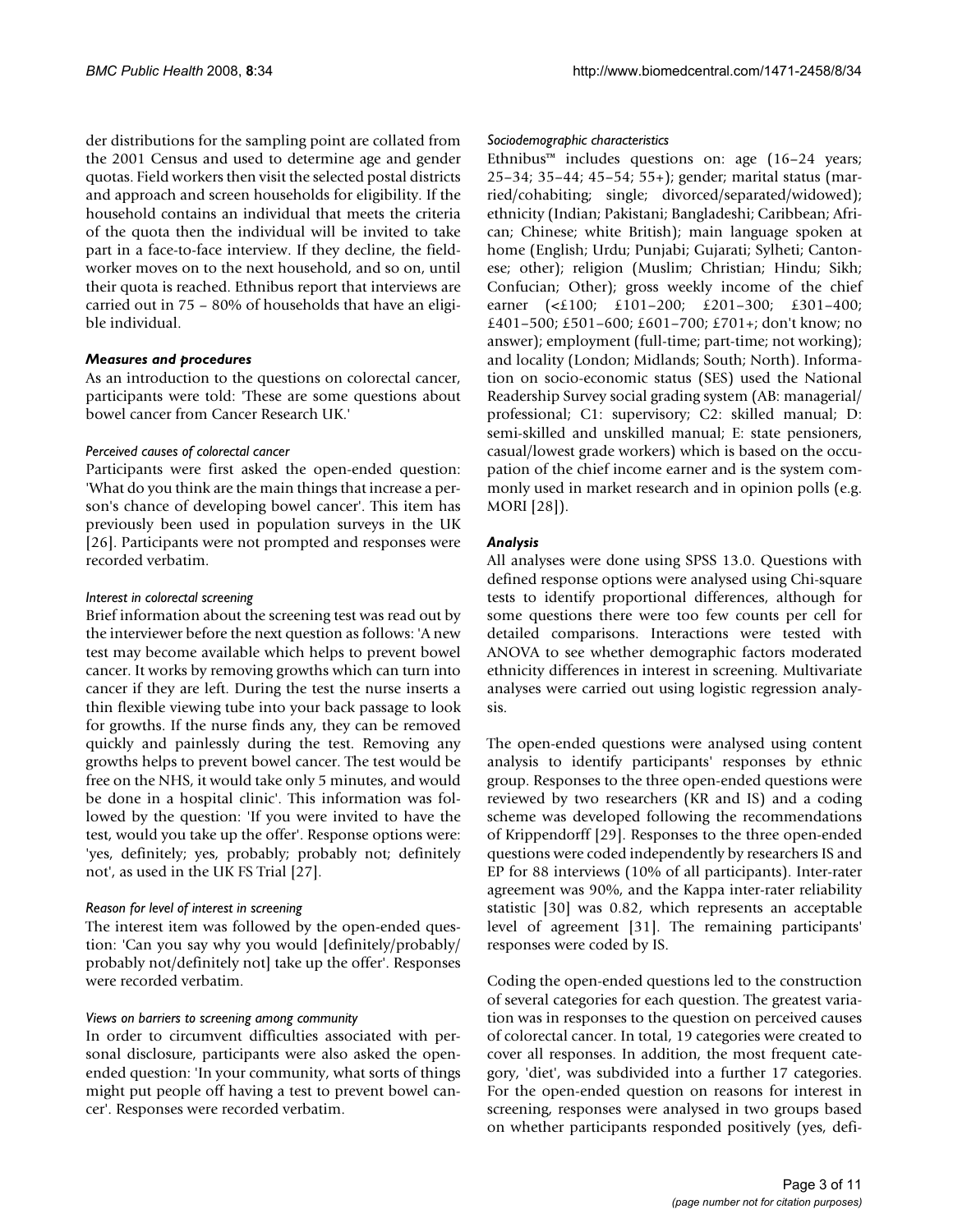nitely; yes, probably) or negatively (probably not; definitely not).

#### **Results**

#### *Sociodemographic characteristics*

A total of 875 interviews were conducted. Sociodemographic characteristics of the sample are presented in Table 1. There were no significant differences in the gender distribution across ethnic groups. Pakistani, Bangladeshi and African respondents tended to have a younger age profile, while Caribbean and white-British respondents were slightly older. White-British interviewees had the greatest proportion of respondents in the divorced/ separated/widowed category. When marital status was coded as married vs. not married, the Caribbean, Bangladeshi and Indian respondents were significantly more likely to be married. The relationship between ethnic background and religion was as expected, with all Pakistanis and Bangladeshis being Muslim, while having a Christian faith was reported most often by Caribbeans, followed by Chinese and white-British. Most Indians (70%) were Hindu and just over half of Chinese respondents were Confucian. Geographically, white-British and Chinese respondents were distributed across the four localities while African and Bangladeshi respondents were most likely to live in London. Very few Indian, Pakistani, Caribbean or African respondents lived in the South. English was the main language spoken at home by all Caribbeans and white-British, and by over 80% of Indians and Africans. White-British respondents were the least likely to be in full-time employment or be categorised in the highest socio-economic group. Indian and Chinese respondents were most likely to be in full-time employment and to be in the highest socio-economic status group. Over 40% of Pakistani, African and white-British respondents reported a weekly income of less than £300.

#### *Perceived causes of colorectal cancer*

The most common response to the question on perceived causes of colorectal cancer was *'don't know'* (Table 2), with around 40% of respondents saying they did not know or could not think of anything that would increase a person's chance of getting bowel cancer. Bangladeshi respondents were most likely to say *'don't know'* (65%), and white-British respondents were least likely (11%). When responses were recoded into *'don't know'* vs. all other responses there was a significant difference by ethnicity  $[\chi^2(18, 875) =$ 228.0, *P* < 0.001].

Of those identifying a cause, about half suggested that diet played a part in risk of colorectal cancer; citing over-consumption of fast-food, fatty food or having a bad diet (21%), low or inadequate intake of fruits/vegetables (6%), and low fibre/roughage (5%). When responses were recoded into 'diet' vs. any other response, white-British (47%) and Chinese (45%) respondents were the most likely and Bangladeshi respondents (18%) the least likely, to suggest diet as an explanation  $[\gamma^2(6,875) = 32.9, P <$ 0.001].

Interestingly, after diet and lifestyle factors, the next most frequent response was 'psychological factors' including stress and depression. Psychological factors accounted for about 10% of the responses given by those who provided a reason, and 6% overall. There were too few counts per cell to examine differences across ethnic groups.

#### *Interest in bowel screening*

Interest in screening (probably or definitely) was high (68% overall) across all ethnic groups and when response options were dichotomised into interested vs not interested, there were no significant ethnic differences. Using all four categories of screening interest, white-British respondents were the most likely to report being definitely interested, while Caribbean respondents were the most likely to say they were definitely not interested (see Table 3).

#### *Age and interest in screening*

Interest in screening among those older than 45 years (the group closest to the age for colorectal screening) did not differ by ethnic group (Table 3). Respondents under the age of 45 generally reported more interest in screening than older people  $(χ<sup>2</sup>(6,599) = 21.4, P = 0.002)$ , but there was no interaction with ethnicity.

#### *Marital status and interest in screening*

There was a significant interaction between marital status and ethnic group [*F*(6,874) = 2.23, *P* = 0.038]. Being married was associated with greater interest in screening in all groups, but the effect was significantly stronger among white-British and African respondents.

#### *Gender and interest in screening*

Overall, significantly more men (72%) than women (66%) were interested in FS screening  $[\chi^2(1, 875) = 6.35]$ , *P* = 0.012] with no significant ethnicity by gender interaction.

#### *SES and interest in screening*

The data indicated that across all ethnic groups, interest was higher in those at the managerial/professional level than in semi-skilled/unskilled jobs (Figure 1). There was no ethnicity by SES interaction.

#### *Multivariate analysis*

In a multivariate analysis, being male, younger (25–34 years), and in a higher SES group were the only variables that were significant predictors of interest in FS screening (Table 4). The effect of ethnicity was not significant.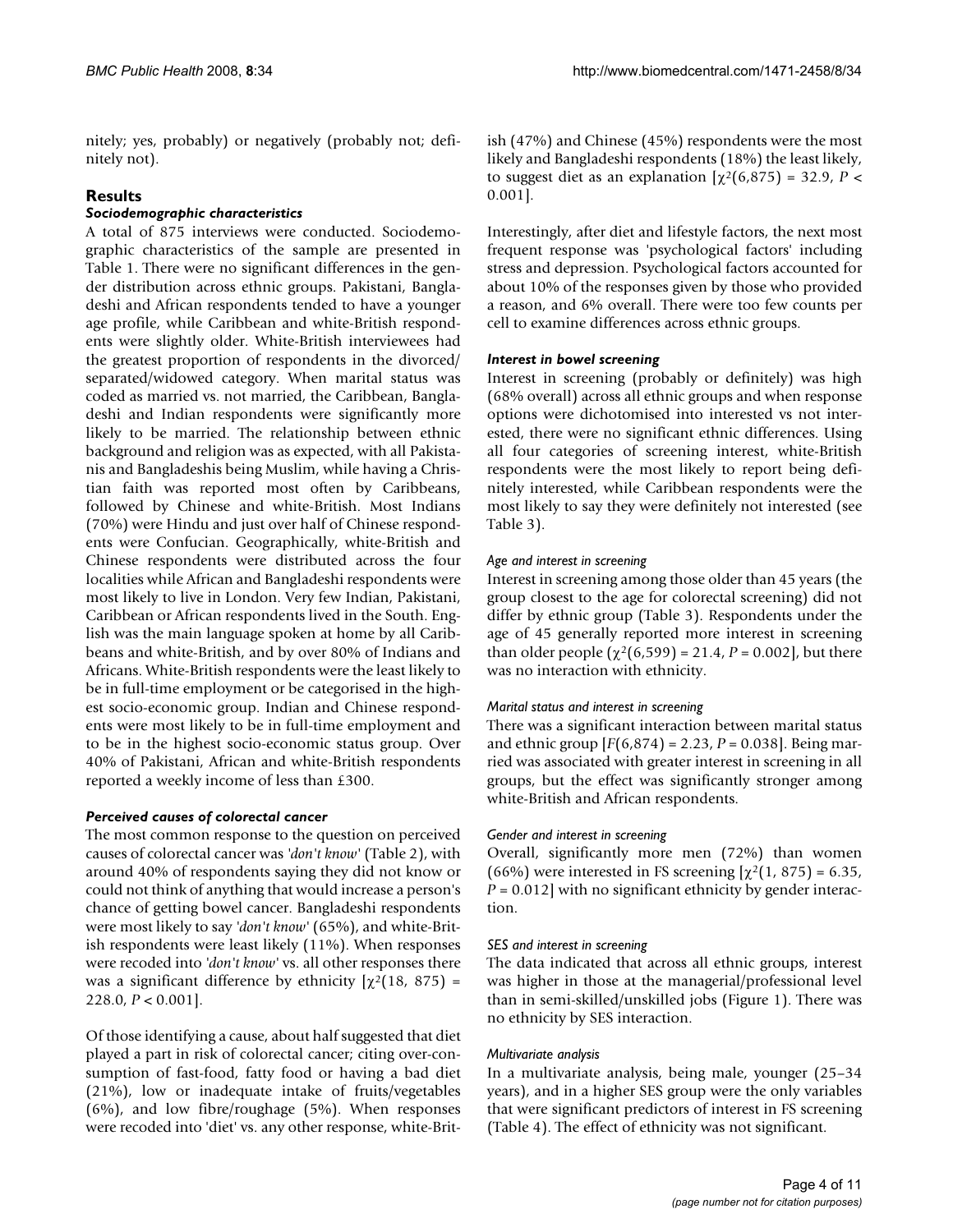#### **Table 1: Sociodemographic characteristics**

|                                                          | Total<br>$(n = 875)$ | Indian<br>$(n = 234)$ | Pakistani<br>$(n = 166)$ | Bangladeshi<br>$(n = 63)$ | Caribbean<br>$(n = 126)$ | African<br>$(n = 108)$ | Chinese<br>$(n = 53)$ | white-British Significance<br>$(n = 125)$ |                                          |
|----------------------------------------------------------|----------------------|-----------------------|--------------------------|---------------------------|--------------------------|------------------------|-----------------------|-------------------------------------------|------------------------------------------|
| Gender %                                                 |                      |                       |                          |                           |                          |                        |                       |                                           |                                          |
| Male (n = 429)                                           | 49.0                 | 49. I                 | 50.6                     | 52.4                      | 46.0                     | 48.I                   | 50.9                  | 48.0                                      | $\chi^2(6, 875) =$<br>$1.07, P = 0.983$  |
| Female ( $n = 446$ )                                     | 51.0                 | 50.9                  | 49.4                     | 47.6                      | 54.0                     | 51.9                   | 49.I                  | 52.0                                      |                                          |
| Age %                                                    |                      |                       |                          |                           |                          |                        |                       |                                           |                                          |
| $16 - 24$ (n = 201)                                      | 23.0                 | 21.4                  | 30.1                     | 31.7                      | 16.7                     | 21.3                   | 24.5                  | 19.2                                      | $\chi^2(24, 875) =$<br>46.6, $P = 0.004$ |
| $25 - 34$ (n = 224)                                      | 25.6                 | 24.4                  | 27.7                     | 31.7                      | 19.0                     | 33.3                   | 24.5                  | 22.4                                      |                                          |
| $35-44$ (n = 189)                                        | 21.6                 | 20.5                  | 16.3                     | 17.5                      | 26.2                     | 28.7                   | 22.6                  | 21.6                                      |                                          |
| $45 - 54$ (n = 127)                                      | 14.5                 | 16.2                  | 12.7                     | 9.5                       | 12.7                     | 10.2                   | 17.0                  | 20.8                                      |                                          |
| $55+ (n = 134)$                                          | 15.3                 | 17.5                  | 13.3                     | 9.5                       | 25.4                     | 6.5                    | 11.3                  | 16.0                                      |                                          |
| Marital status %                                         |                      |                       |                          |                           |                          |                        |                       |                                           |                                          |
| Married/cohabiting<br>$(n = 404)$                        | 46.2                 | 51.7                  | 46.4                     | 52.4                      | 54.8                     | 38.9                   | 41.5                  | 32.0                                      | $n/a^*$                                  |
| Single ( $n = 402$ )                                     | 45.9                 | 44.9                  | 48.8                     | 42.9                      | 37.3                     | 54.6                   | 56.6                  | 42.4                                      |                                          |
| Divorced/separated/<br>widowed ( $n = 69$ )              | 7.9                  | 3.4                   | 4.8                      | 4.8                       | 7.9                      | 6.5                    | 1.9                   | 25.6                                      |                                          |
| Religion %                                               |                      |                       |                          |                           |                          |                        |                       |                                           |                                          |
| Muslim (n = 266)                                         | 30.4                 | 5.6                   | 100                      | 100                       | 0.8                      | 21.3                   | 0                     | 0                                         | $n/a^*$                                  |
| Christian ( $n = 335$ )                                  | 38.3                 | 1.3                   | 0                        | 0                         | 99.2                     | 78.7                   | 34.0                  | 83.2                                      |                                          |
| Hindu (n = 164)                                          | 18.7                 | 70. I                 | 0                        | 0                         | 0                        | 0                      | 0                     | 0                                         |                                          |
| Sikh ( $n = 54$ )                                        | 6.2                  | 23.1                  | 0                        | 0                         | 0                        | 0                      | 0                     | 0                                         |                                          |
| Confucian ( $n = 30$ )                                   | 3.4                  | 0                     | 0                        | 0                         | 0                        | 0                      | 56.6                  | 0                                         |                                          |
| Other (n = 26)                                           | 3.0                  | 0                     | 0                        | 0                         | 0                        | 0                      | 9.4                   | 16.8                                      |                                          |
| Main language spoken at<br>home %                        |                      |                       |                          |                           |                          |                        |                       |                                           | $n/a^*$                                  |
| English (n = $736$ )                                     | 84. I                | 84.5                  | 69.3                     | 71.4                      | 100                      | 89.8                   | 56.6                  | 100                                       |                                          |
| Urdu (n = $21$ )                                         | 1.5                  | 0                     | 7.8                      | 0                         | 0                        | 0                      | 0                     | 0                                         |                                          |
| Punjabi (n = $67$ )                                      | 6.5                  | 8.1                   | 22.9                     | 0                         | 0                        | 0                      | 0                     | 0                                         |                                          |
| Gujarati (n = 17)                                        | 2.1                  | 7.3                   | 0                        | 0                         | 0                        | 0                      | 0                     | 0                                         |                                          |
| Sylheti (n = $18$ )                                      | 1.9                  | 0                     | 0                        | 28.6                      | 0                        | 0                      | 0                     | 0                                         |                                          |
| Cantonese ( $n = 23$ )                                   | 2.6                  | 0                     | 0                        | 0                         | 0                        | 0                      | 43.4                  | 0                                         |                                          |
| Other $(n = 11)$                                         | 1.3                  | 0                     | 0                        | 0                         | 0                        | 10.2                   | 0                     | 0                                         |                                          |
| Locality %                                               |                      |                       |                          |                           |                          |                        |                       |                                           |                                          |
| London ( $n = 365$ )                                     | 41.7                 | 25.6                  | 42.2                     | 66.7                      | 52.4                     | 75.0                   | 34.0                  | 22.4                                      | $\chi^2(18, 875) =$<br>228.0, P < 0.001  |
| Midlands ( $n = 258$ )                                   | 29.5                 | 42.3                  | 34.3                     | 9.5                       | 31.0                     | 9.3                    | 15.1                  | 31.2                                      |                                          |
| South ( $n = 258$ )                                      | 9.3                  | 2.6                   | 2.4                      | 14.3                      | 5.6                      | 4.6                    | 30.2                  | 27.2                                      |                                          |
| North ( $n = 171$ )                                      | 19.5                 | 29.5                  | 21.1                     | 9.5                       | 11.1                     | 11.1                   | 20.8                  | 19.2                                      |                                          |
| Employment status %                                      |                      |                       |                          |                           |                          |                        |                       |                                           |                                          |
| Full-time ( $n = 428$ )                                  | 48.9                 | 62.0                  | 51.2                     | 46.0                      | 42.9                     | 50.9                   | 58.5                  | 23.2                                      | $\chi^2(12, 875) =$<br>71.9, P < 0.001   |
| Part-time ( $n = 167$ )                                  | 19.1                 | 10.3                  | 13.9                     | 22.2                      | 23.8                     | 18.5                   | 13.2                  | 39.2                                      |                                          |
| Not working $(n = 280)$                                  | 32.0                 | 27.8                  | 34.9                     | 31.7                      | 33.3                     | 30.6                   | 28.3                  | 37.6                                      |                                          |
| Socio-economic category %                                |                      |                       |                          |                           |                          |                        |                       |                                           |                                          |
| AB Managerial/<br>professional ( $n = 178$ )             | 20.3                 | 25.2                  | 23.5                     | 19.0                      | 14.3                     | 19.4                   | 24.5                  | 12.8                                      | $\chi^2(24, 875) =$<br>58.2, $P < 0.001$ |
| CI Supervisory ( $n = 242$ )                             | 27.7                 | 25.2                  | 33.1                     | 25.4                      | 27.8                     | 25.9                   | 28.3                  | 27.2                                      |                                          |
| C <sub>2</sub> Skilled manual<br>workers ( $n = 232$ )   | 26.5                 | 30.3                  | 25.3                     | 14.3                      | 30.2                     | 20.4                   | 26.4                  | 28.8                                      |                                          |
| D Semi-skilled/unskilled<br>manual workers ( $n = 143$ ) | 16.3                 | 15.4                  | 7.8                      | 20.6                      | 15.9                     | 19.4                   | 17.0                  | 24.8                                      |                                          |
| E State pensioners/<br>unemployed $(n = 80)$             | 9.1                  | 3.8                   | 10.2                     | 20.6                      | 11.9                     | 14.8                   | 3.8                   | $6.4$                                     |                                          |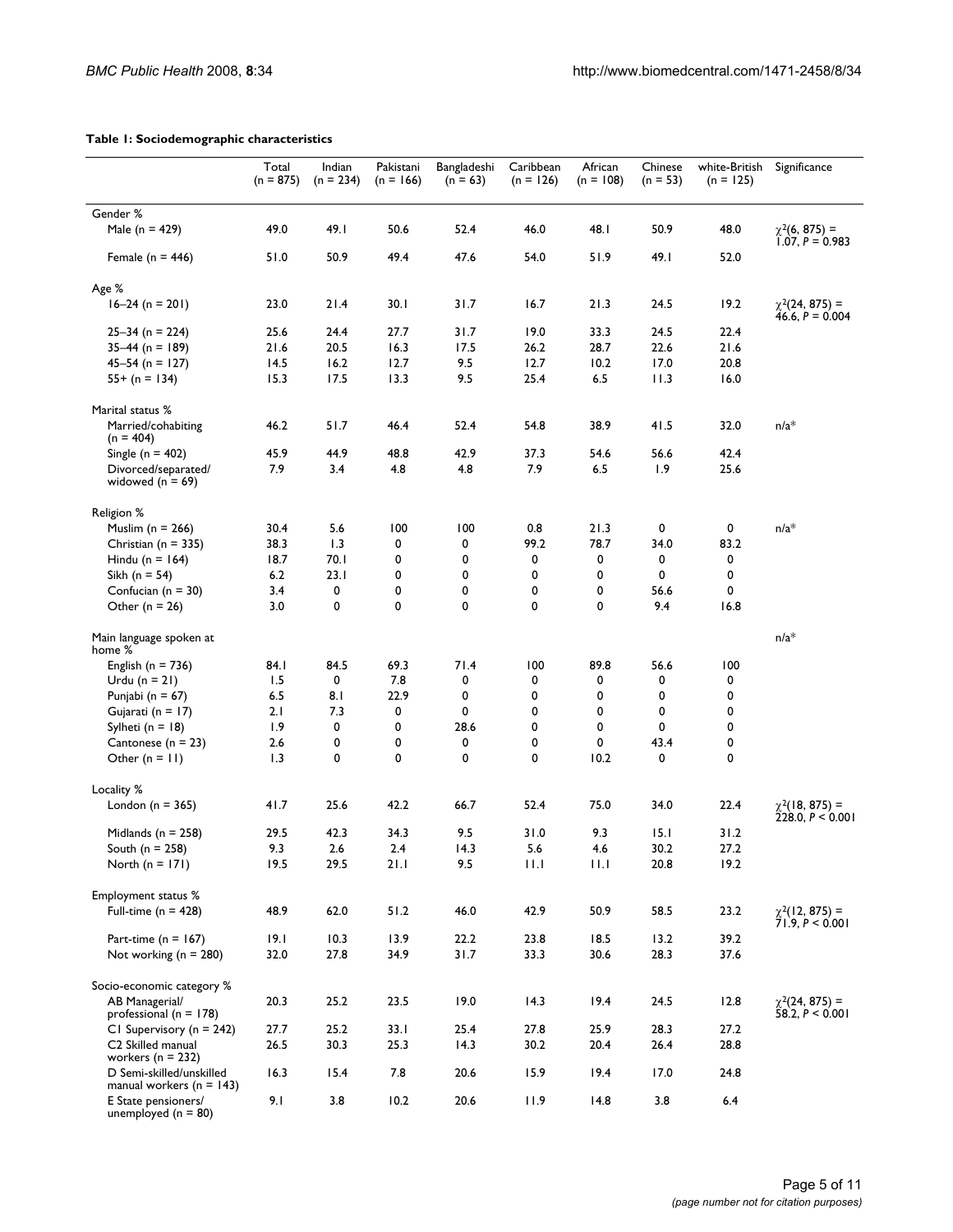| Weekly income %           |      |      |      |       |      |      |      |      |                                             |
|---------------------------|------|------|------|-------|------|------|------|------|---------------------------------------------|
| £300 or less (n = 339)    | 38.8 | 31.9 | 47.6 | 38. I | 37.3 | 45.4 | 22.6 | 43.2 | $\chi^2(12, 873) =$<br>$34.3$ , $P = 0.001$ |
| £301-£500 (n = 344)       | 39.4 | 47.8 | 36.1 | 41.3  | 35.7 | 33.3 | 34.0 | 38.4 |                                             |
| £501 or more (n = $190$ ) | 21.8 | 20.3 | 16.3 | 20.6  | 27.0 | 21.3 | 43.4 | 18.4 |                                             |

#### **Table 1: Sociodemographic characteristics** *(Continued)*

\* insufficient counts per cell to perform Chi-square test

#### *Reasons for interest in screening*

Respondents who said they were interested in screening provided reasons for their interest that fell into four broad categories (Table 3). By far the most common reason was that the test would provide *'peace of mind'*. This was cited by 94% (565/599) of interested respondents, and mentioned by at least 91% in all ethnic groups. Few other factors were mentioned. Even though the test was described as *preventing* bowel cancer, no-one cited this as a reason for their interest in screening. When responses were recoded into *'peace of mind'* vs. all other responses, there were no significant ethnic differences.

275). For example one Caribbean man aged 44–55 said *'I will not turn up due to shame'*, and one Indian woman aged 55+ said '*too embarrassed talking about it with you, never mind the test'*, while a young Bangladeshi women said '*I tend to say yes, and then not turn up because of shame'*. The next most popular reason was 'no interest' (13%). One African man aged 25–34 years said he would '*never do this'*. The un-acceptability of the method was mentioned by 11%, with one Chinese man aged 25–34 years saying *'the tube seems off putting'* and an African woman aged 35–44 years saying *'people like me find this intrusive'* (Table 3). There was some evidence that embarrassment/shame was

The main reasons given by those who were not interested in screening were shame or embarrassment (25%: 68/

*Reasons for lack of interest in screening*

#### **Table 2: Perceptions of the causes of colorectal cancer %**

|                                                                         | Total<br>$(n = 875)$ | Indian<br>$(n = 234)$ | Pakistani<br>$(n = 166)$ | Bangladeshi<br>$(n = 63)$ | Caribbean<br>$(n = 126)$ | African<br>$(n = 108)$ | Chinese<br>$(n = 53)$ | white-British<br>$(n = 125)$ |
|-------------------------------------------------------------------------|----------------------|-----------------------|--------------------------|---------------------------|--------------------------|------------------------|-----------------------|------------------------------|
| Don't know ( $n = 348$ )                                                | 39.8                 | 37.6                  | 50.0                     | 65.1                      | 45.2                     | 48.1                   | 24.5                  | 11.2                         |
| Diet ( $n = 274$ ) – breakdown below                                    | 31.3                 | 34.2                  | 23.4                     | 17.5                      | 28.4                     | 23.1                   | 45.3                  | 47.2                         |
| Bad diet (fast food, fatty foods) ( $n = 114$ )                         | 13.0                 | 13.7                  | 7.2                      | 3.2                       | 10.1                     | 12.0                   | 24.6                  | 24.8                         |
| Low fruits/vegetables diet ( $n = 34$ )                                 | 3.9                  | 5.1                   | 3.0                      | 1.6                       | 1.8                      | 0.9                    | 5.7                   | 8.0                          |
| Low fibre/roughage diet ( $n = 27$ )                                    | 3.1                  | 2.2                   | 0.6                      | 3.2                       | 1.8                      | 3.7                    | 7.6                   | 7.2                          |
| Spicy foods $(n = 24)$                                                  | 2.7                  | 3.9                   | 3.6                      | 3.2                       | 3.7                      | $\mathbf 0$            | 3.8                   | 0.8                          |
| Meat ( $n = 20$ )                                                       | 2.3                  | 3.4                   | 2.4                      | 0                         | 4.6                      | 2.8                    | 0                     | $\mathbf 0$                  |
| Water ( $n = 20$ )                                                      | 2.3                  | 2.6                   | 1.8                      | 3.2                       | 0.9                      | 0.9                    | 1.9                   | 4.8                          |
| Cholesterol ( $n = 8$ )                                                 | 0.9                  | 1.3                   | 1.8                      | 0                         | 1.8                      | 0                      | 0                     | 0                            |
| Refined foods $(n = 7)$                                                 | 0.8                  | 1.3                   | 1.2                      | 1.6                       | 0                        | 0                      | 1.9                   | 0                            |
| Milk/dairy products ( $n = 5$ )                                         | 0.6                  | 0.8                   | 0.6                      | 0                         | 0.9                      | 0.9                    | 0                     | 0                            |
| Salt/sugar ( $n = 5$ )                                                  | 0.6                  | 0                     | 1.2                      | 1.6                       | $\mathbf 0$              | 0.9                    | 1.9                   | 0                            |
| Carbohydrates ( $n = 4$ )                                               | 0.4                  | 0                     | 0                        | 0                         | 2.8                      | 0                      | 0                     | 0.8                          |
| Caffeine $(n = 3)$                                                      | 0.3                  | 0.4                   | 0                        | 1.6                       | 0.9                      | 0                      | 0                     | $\mathbf 0$                  |
| Fish $(n = 2)$                                                          | 0.3                  | 0                     | $\mathbf 0$              | 0                         | 0.9                      | $\mathbf 0$            | 0                     | 0.8                          |
| Protein $(n = 1)$                                                       | 0.1                  | 0.4                   | $\mathbf 0$              | 0                         | $\mathbf 0$              | $\mathbf 0$            | 0                     | $\mathbf 0$                  |
| Lifestyle (alcohol, smoking, weight, exercise,<br>hygiene) ( $n = 94$ ) | 10.7                 | 7.7                   | 9.6                      | 1.6                       | 10.4                     | 11.2                   | 5.7                   | 22.4                         |
| Psychological factors (stress, depression) ( $n = 53$ )                 | 6.0                  | 7.3                   | 4.2                      | 3.2                       | 10.3                     | 6.5                    | 7.5                   | 2.4                          |
| Environmental factors (pollution, preservatives)<br>$(n = 37)$          | 4.0                  | 3.4                   | 4.8                      | 6.3                       | 4.0                      | 2.8                    | 3.8                   | 5.6                          |
| Health problems $(n = 29)$                                              | 3.3                  | 4.2                   | 2.4                      | 3.2                       | 4.0                      | 3.7                    | 1.9                   | 1.6                          |
| Family history ( $n = 17$ )                                             | 1.9                  | 1.3                   | 3.0                      | 0                         | 1.6                      | 0.9                    | 1.9                   | 4.0                          |
| Lack of knowledge/ignorance $(n = 12)$                                  | 1.3                  | 1.7                   | 0                        | 1.6                       | 0                        | 0.9                    | 0                     | 4.8                          |
| Other $(n = 9)$                                                         | 1.0                  | 0.9                   | 1.2                      | 1.6                       | 0.8                      | 0.9                    | 0                     | 1.6                          |
| Drugs/medicines ( $n = 5$ )                                             | 0.6                  | 0.4                   | $\mathbf 0$              | 0                         | 0.8                      | 1.9                    | 0                     | 0.8                          |
| Chance $(n = 5)$                                                        | 0.6                  | 0.4                   | 0.6                      | 0                         | 0                        | 0                      | 0                     | 2.4                          |
| Psychosocial factors (e.g. poverty,<br>unemployment) $(n = 4)$          | 0.4                  | 0.9                   | 1.2                      | 0                         | 0                        | 0                      | 0                     | 0                            |

NB: counts do not add up to 100% in each column as some participants mentioned more than one factor. In the diet breakdown percentages are for the whole sample.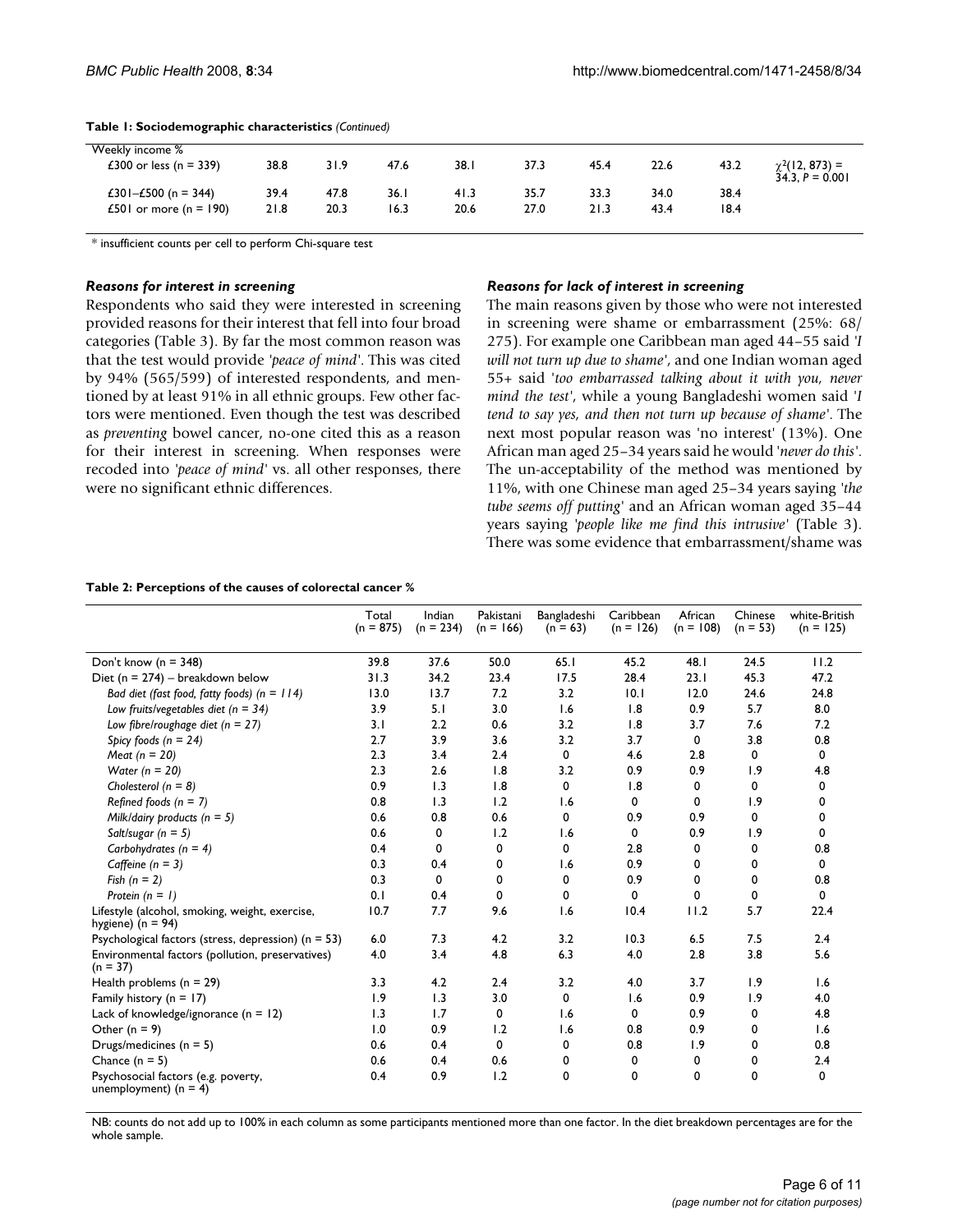#### **Table 3: Interest in colorectal screening**

|                                                                                 | Total<br>$(n = 875)$ | Indian<br>$(n = 234)$ | Pakistani<br>$(n = 166)$ | Bangladeshi<br>$(n = 63)$ | Caribbean<br>$(n = 126)$ | African<br>$(n = 108)$ | Chinese<br>$(n = 53)$ | white-British Significance<br>$(n = 125)$ |                                        |
|---------------------------------------------------------------------------------|----------------------|-----------------------|--------------------------|---------------------------|--------------------------|------------------------|-----------------------|-------------------------------------------|----------------------------------------|
| Interest                                                                        |                      |                       |                          |                           |                          |                        |                       |                                           |                                        |
| Yes, definitely $(n = 80)$                                                      | 9. I                 | 6.0                   | 6.0                      | 7.9                       | 7.9                      | 4.6                    | 11.3                  | 24.0                                      |                                        |
| Yes, probably $(n = 519)$                                                       | 59.3                 | 64.1                  | 68.7                     | 58.7                      | 57.I                     | 60.2                   | 64.2                  | 37.6                                      |                                        |
| Probably not $(n = 138)$                                                        | 15.8                 | 12.4                  | 14.5                     | 15.9                      | 12.7                     | 14.8                   | 13.2                  | 28.8                                      | $\chi^2(18, 875) =$                    |
|                                                                                 |                      |                       |                          |                           |                          |                        |                       |                                           | 79.0, $P <$                            |
| Definitely not (n = 138)                                                        | 15.8                 | 17.5                  | 10.8                     | 17.5                      | 22.2                     | 20.4                   | 11.3                  | 9.6                                       | 0.001                                  |
| Interest dichotomised                                                           |                      |                       |                          |                           |                          |                        |                       |                                           |                                        |
| Yes ( $n = 599$ )                                                               | 68.5                 | 70.I                  | 74.7                     | 66.7                      | 65.1                     | 64.8                   | 75.5                  | 61.6                                      | $\chi^2(6, 875) =$<br>$8.6, P = 0.195$ |
| No (n = 276)                                                                    | 31.5                 | 29.9                  | 25.3                     | 33.3                      | 34.9                     | 35.2                   | 24.5                  | 38.4                                      |                                        |
| Interest in those aged 45+                                                      |                      |                       |                          |                           |                          |                        |                       |                                           |                                        |
| Yes (n = 167)                                                                   | 64.0                 | 62.0                  | 76.7                     | 41.7                      | 62.5                     | 50.0                   | 73.3                  | 65.2                                      | $\chi^2(6, 261) =$                     |
|                                                                                 |                      |                       |                          |                           |                          |                        |                       |                                           | $7.9, P = 0.243$                       |
| No (n = 94)                                                                     | 36.0                 | 38.0                  | 23.3                     | 58.3                      | 37.5                     | 50.0                   | 26.7                  | 34.8                                      |                                        |
| Reasons for interest in<br>screening (open-ended<br>question) ( $n = 599$ )     |                      |                       |                          |                           |                          |                        |                       |                                           |                                        |
| Peace of mind $(n = 565)$                                                       | 94.3                 | 95.I                  | 91.I                     | 97.6                      | 93.9                     | 91.4                   | 95.0                  | 98.7                                      |                                        |
| $Important/can't ignore (n =$<br>16)                                            | 2.3                  | 3.7                   | 3.2                      | 2.4                       | 1.2                      | 4.3                    | 2.5                   | .0                                        |                                        |
| Health maintenance (e.g.<br>having a health check) ( $n =$<br>$ 4\rangle$       | 2.7                  | 1.2                   | 4.0                      | .0                        | 3.7                      | 4.3                    | 2.5                   | $\Omega$                                  |                                        |
| Ease of having test (e.g. test<br>sounds easy) $(n = 4)$                        | 0.7                  | .0                    | 1.6                      | .0                        | 1.2                      | .0                     | .0                    | 1.3                                       | $n/a^*$                                |
| Reasons for lack of interest in<br>screening (open-ended<br>question) (n = 276) |                      |                       |                          |                           |                          |                        |                       |                                           |                                        |
| Embarassment/shyness/<br>shame $(n = 68)$                                       | 24.6                 | 25.7                  | 23.8                     | 23.8                      | 27.3                     | 23.7                   | 30.8                  | 20.8                                      |                                        |
| Not interested ( $n = 36$ )                                                     | 13.0                 | 11.4                  | 4.8                      | 23.8                      | 15.9                     | 18.4                   | 15.4                  | 10.4                                      |                                        |
| Acceptability of method( $n =$<br>30)                                           | 10.9                 | 4.3                   | 11.9                     | 4.8                       | 11.4                     | 18.4                   | 15.4                  | 14.6                                      |                                        |
| Other priorities ( $n = 24$ )                                                   | 8.7                  | 5.7                   | 16.7                     | 9.5                       | 11.4                     | 5.3                    | .0                    | 8.3                                       |                                        |
| $Pain(n = 19)$                                                                  | 6.9                  | 10.0                  | 4.8                      | 4.8                       | 6.8                      | 7.9                    | .0                    | 6.3                                       |                                        |
| Fear (n = 17)                                                                   | 6.2                  | 4.3                   | 4.8                      | 4.8                       | 9.1                      | 2.6                    | 7.7                   | 10.4                                      |                                        |
| No need/healthy/not<br>$necessary(n = 15)$                                      | 5.4                  | 7.1                   | 4.8                      | .0                        | 4.5                      | 7.9                    | 7.7                   | 4.2                                       |                                        |
| Other (n = $14$ )                                                               | 5. I                 | 4.3                   | 7. I                     | .0                        | 6.8                      | 2.6                    | 7.7                   | 6.3                                       |                                        |
| Values/culture/religion (n =<br>$\vert \vert$                                   | 4.0                  | 5.7                   | 7.1                      | 4.8                       | .0                       | 7.9                    | .0                    | .0                                        |                                        |
| Prefer alternative method(n<br>$= 10$                                           | 3.6                  | 5.7                   | 4.8                      | 4.8                       | 4.5                      | .0                     | .0                    | 2.1                                       |                                        |
| Lack of time( $n = 8$ )                                                         | 2.9                  | .0                    | .0                       | 9.5                       | .0                       | $\cdot$                | .0                    | 12.5                                      |                                        |
| Don't know/not sure $(n = 8)$                                                   | 2.9                  | 4.3                   | 4.8                      | 4.8                       | 0.                       | 2.6                    | 7.7                   | 0.                                        |                                        |
| Last resort $(n = 6)$                                                           | 2.2                  | 4.3                   | 2.4                      | 4.8                       | 2.3                      | 0.                     | $\cdot$               | $\boldsymbol{0}$                          |                                        |
| Need more info $(n = 5)$                                                        | 1.8                  | 4.3                   | .0                       | .0                        | .0                       | 2.6                    | .0                    | 2.1                                       |                                        |
| Don't want to think about it<br>$(n = 5)$                                       | 1.8                  | 2.9                   | 2.4                      | .0                        | .0                       | 0.                     | 7.7                   | 2.1                                       | $n/a^*$                                |
| Perceived barriers to screening<br>uptake among community                       |                      |                       |                          |                           |                          |                        |                       |                                           |                                        |
| Embarassment/shame (n =<br>752)                                                 | 85.9                 | 97.0                  | 97.0                     | 100.0                     | 95.2                     | 100.0                  | 96.2                  | 17.6                                      |                                        |
| Nothing $(n = 56)$                                                              | 6.4                  | .4                    | .6                       | 0.                        | 0.8                      | 0.                     | 1.9                   | 41.6                                      |                                        |
| Logistics (time/place) ( $n =$<br>30)                                           | 3.4                  | .0                    | .0                       | 1.6                       | 0.8                      | 0.                     | .0                    | 22.4                                      |                                        |
| Other priorities $(n = 9)$                                                      | 1.0                  | .9                    | .0                       | $\cdot$                   | 0                        | 0.                     | .0                    | 5.6                                       |                                        |
| Low level of awareness/<br>interest ( $n = 9$ )                                 | 1.0                  | $\mathbf{0}$          | $\cdot$                  | $\mathbf{0}$              | 0                        | $\mathbf{0}$           | ${\bf 0}.$            | 7.2                                       |                                        |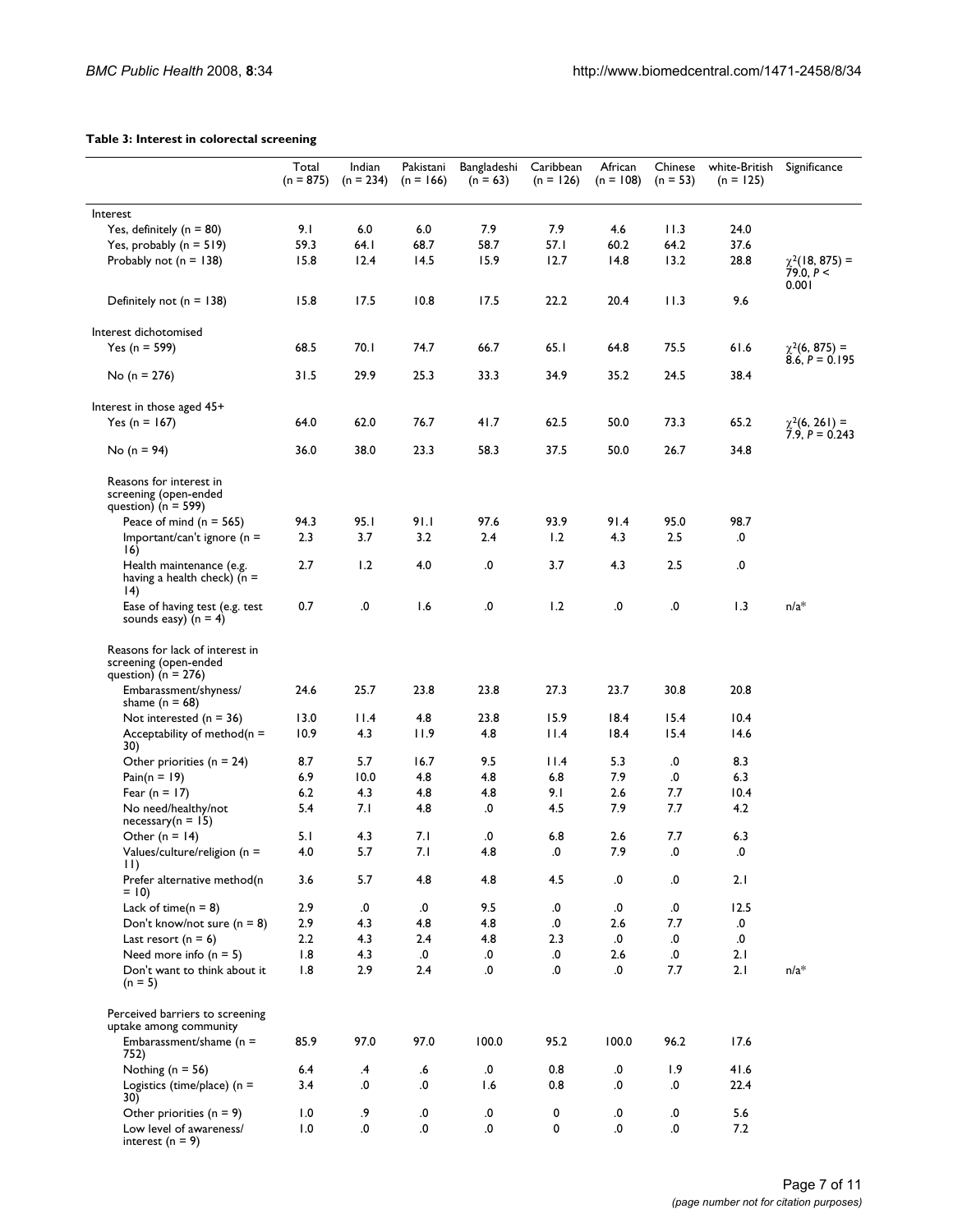| Pain $(n = 9)$                        | I.U | ر. ا | ـــ |    | 1.6 |    |      |         |
|---------------------------------------|-----|------|-----|----|-----|----|------|---------|
| Culture/religion ( $n = 6$ )          | 0.7 |      | 2.4 | .0 | 0.8 | .υ |      |         |
| Concerns about the test ( $n =$<br>5) | 0.6 | .0   |     |    | 0.8 | .U |      |         |
| Fear $(n = 2)$                        | 0.2 |      |     | .υ |     |    | ه. ا |         |
| Stigma ( $n = 2$ )                    | 0.2 | 4    |     | .υ | 0.8 | .u |      | $n/a^*$ |

#### **Table 3: Interest in colorectal screening** *(Continued)*

\*insufficient counts per cell to perform Chi-square test.

NB: counts do not add up to 100% in each column as some participants mentioned more than one factor

a greater deterrent to ethnic minorities, particularly Chinese and Caribbean, than white-British respondents. However when responses were recoded into those mentioning embarrassment/shame vs. other responses, there was no significant differences between ethnic groups. Bangladeshi and African respondents were more likely to state that they were simply *'not interested in screening'*. Responses coded broadly as 'values/culture/religion' only accounted for 4% of responses across the ethnic groups and were cited by 7% of Pakistani respondents and 8% of Africans, but not at all by Chinese, Caribbean or White-British respondents as reasons for not taking part in screening. Examples included: '*not my cultural way*' Pakistani male, aged 55+; '*not culturally right'* African female, 45–54 years.

*Perceived barriers to screening uptake 'in your community'*

There was a striking disparity between responses given by the minority ethnic groups and white-British respondents for this item (Table 3). Overwhelmingly, the most frequently cited barrier to FS screening for '*others in your community*' was embarrassment/shame, and when responses were recoded into embarrassment/shame vs. all other responses the difference between ethnic groups was significant  $[\gamma^2(6,875) = 543.0, P < 0.00]$ . This accounted for at least 95% of responses (Indian 97%, Pakistani 96%, Bangladeshi 98%, Caribbean 95%, African 100% and Chinese 96%). Examples included '*embarrassment'* (said by 752 respondents); one Indian man aged 55+ said *'it's a humiliation'* and a Caribbean women aged 55+ said *'older people will feel violated by this humiliation'*. In contrast, only 18% of white-British respondents mentioned embarrassment as a barrier for other people, and they were more likely to say there were no barriers (42%; *'Nothing'* white-British male, aged 45–54). Once again, culture/religion did not feature explicitly as an element in their responses concerning barriers to screening, and was only mentioned by 2.4% of Pakistanis and 0.4% of Indian respondents. Examples included: *'in our culture we don't do these kinds of tests unless vital'* said by a Pakistani woman aged 55+.

#### **Discussion**

The present study examined awareness of the causes of colorectal cancer, and attitudes to and interest in FS



**Figure 1** Interest in screening by SES.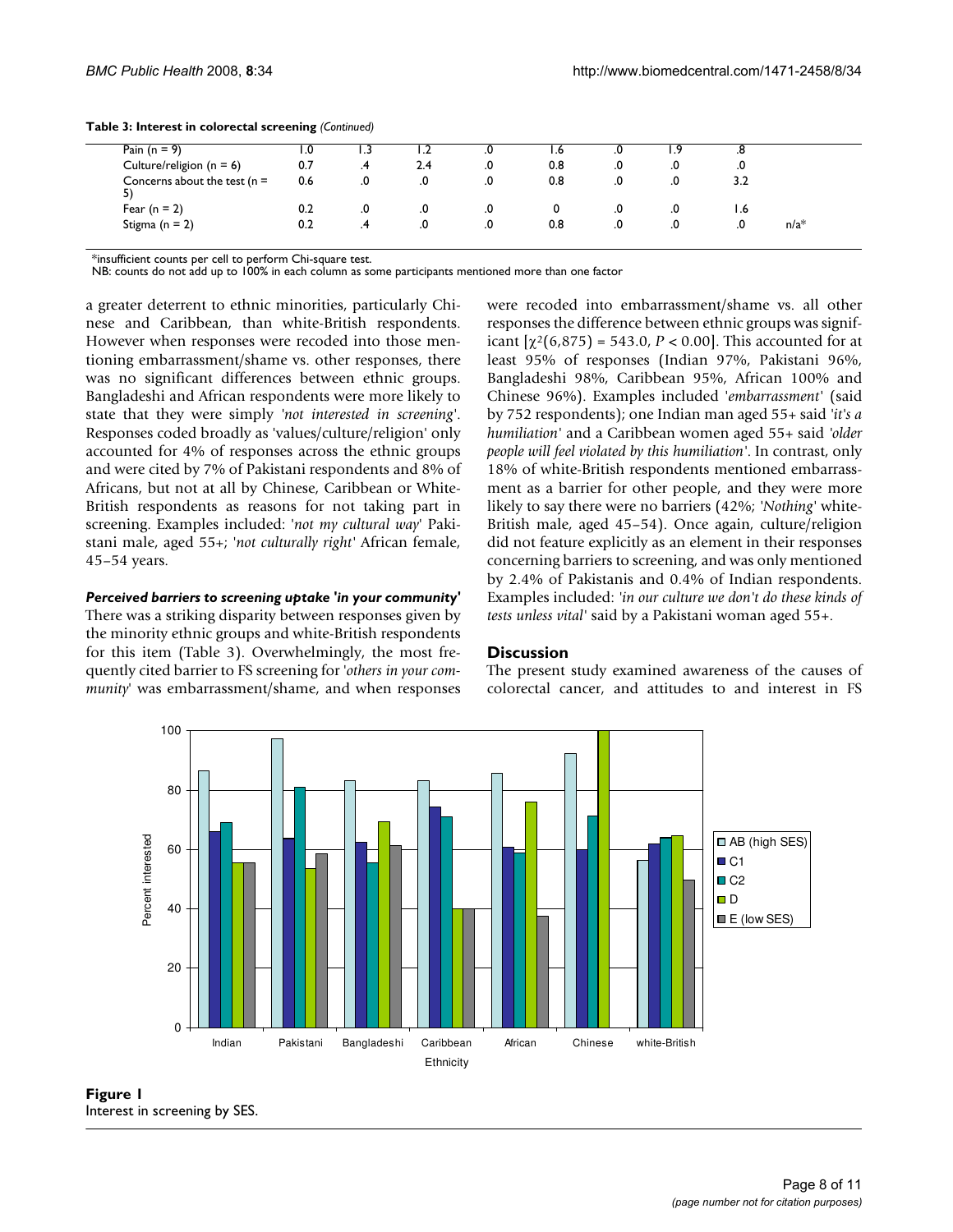#### **Table 4: Predictors of interest in colorectal cancer screening**

|                                         | Univariate Analysis |       | Multivariate Analysis |       |  |
|-----------------------------------------|---------------------|-------|-----------------------|-------|--|
|                                         | Odds ratio (CI)     | P     | Odds ratio (CI)       | P     |  |
| Ethnicity                               |                     |       |                       |       |  |
| <b>White-British</b>                    | 1.00                |       | 1.00                  |       |  |
| Indian                                  | 1.46(0.93, 2.31)    | 0.104 | $1.72$ (0.38, 7.71)   | 0.481 |  |
| Pakistani                               | $1.84$ (1.11, 3.04) | 0.017 | 2.27 (0.76, 6.74)     | 0.140 |  |
| Bangladeshi                             | 1.25(0.66, 2.36)    | 0.497 | 1.77(0.55, 5.67)      | 0.336 |  |
| African-Caribbean                       | 1.16(0.70, 1.94)    | 0.567 | 0.89(0.49, 1.60)      | 0.692 |  |
| African                                 | 1.15(0.67, 1.96)    | 0.612 | 0.95(0.49, 1.86)      | 0.891 |  |
| Chinese                                 | 1.92(0.93, 3.95)    | 0.077 | 2.30(0.74, 7.16)      | 0.148 |  |
| Religion                                |                     |       |                       |       |  |
| Christian                               | 1.00                |       | 1.00                  |       |  |
| Muslim                                  | 1.19(0.84, 1.69)    | 0.318 | 0.53(0.21, 1.32)      | 0.171 |  |
| Hindu                                   | 1.13(0.76, 169)     | 0.798 | 0.50(0.11, 2.15)      | 0.348 |  |
| Sikh                                    | 1.18(0.63, 2.20)    | 0.964 | $0.56$ $(0.12, 2.64)$ | 0.463 |  |
| Confucian                               | 1.36(0.59, 3.16)    | 0.761 | $0.48$ (1.2, 1.92)    | 0.302 |  |
| Other                                   | 0.50(0.22, 1.11)    | 0.034 | 0.45(0.18, 1.14)      | 0.093 |  |
| Gender                                  |                     |       |                       |       |  |
| Female                                  | 1.00                |       | 1.00                  |       |  |
| Male                                    | 1.45(1.09, 1.93)    | 0.012 | $1.49$ (1.10, 2.02)   | 0.010 |  |
| Age                                     |                     |       |                       |       |  |
| $55+$                                   | 1.00                |       | 1.00                  |       |  |
| $45 - 54$                               | 1.12(0.68, 1.86)    | 0.654 | 1.16(0.68, 1.98)      | 0.586 |  |
| $35 - 44$                               | 1.14(0.72, 1.80)    | 0.589 | 1.14(0.70, 1.85)      | 0.604 |  |
| $25 - 34$                               | 1.67(1.05, 2.64)    | 0.030 | $1.66$ (1.02, 2.72)   | 0.043 |  |
| $16 - 24$                               | 1.47(0.92, 2.34)    | 0.105 | 1.41(0.86, 2.32)      | 0.174 |  |
| Marital status                          |                     |       |                       |       |  |
| Married                                 | 1.00                |       | 1.00                  |       |  |
| Single                                  | 0.84(0.62, 1.14)    | 0.263 | $0.82$ (0.60, 1.12)   | 0.219 |  |
| Separated/divorced/widowed              | 0.46(0.27, 0.77)    | 0.003 | 0.58(0.33, 1.02)      | 0.058 |  |
| Socio-economic category                 |                     |       |                       |       |  |
| AB Managerial/professional              | 1.00                |       | 1.00                  |       |  |
| CI Supervisory                          | 0.30(0.18, 0.50)    | 0.001 | 0.30(0.18, 0.49)      | 0.001 |  |
| C2 Skilled manual workers               | 0.37(0.22, 0.62)    | 0.001 | 0.36(0.22, 0.62)      | 0.001 |  |
| D Semi-skilled/unskilled manual workers | 0.27(0.16, 0.46)    | 0.001 | 0.29(0.17, 0.50)      | 0.001 |  |
| E State pensioners/unemployed           | 0.16(0.09, 0.29)    | 0.001 | 0.16(0.08, 0.29)      | 0.001 |  |
| Locality                                |                     |       |                       |       |  |
| London                                  | 1.00                |       | 1.00                  |       |  |
| Midlands                                | 1.12(0.79, 1.58)    | 0.541 | 1.10(0.75, 1.62)      | 0.626 |  |
| South                                   | $0.62$ (0.38, 1.02) | 0.058 | 0.64(0.37, 1.13)      | 0.126 |  |
| North                                   | 0.95(0.64, 1.40)    | 0.779 | 0.92(0.60, 1.41)      | 0.696 |  |

screening, in men and women from the main ethnic groups living in the UK. The aim was to identify potential barriers to participation that might need to be addressed in equitable provision of FS screening. This was the first national survey to address interest in FS screening among people from a range of ethnic backgrounds including Indian, Pakistani, Bangladeshi, Caribbean, African, Chinese and white-British.

'*Don't know*' was the most frequent response to the question on what increased the chance of developing bowel cancer for all ethnic groups except white-British and Chinese. More than half (65%) of Bangladeshi, and 50% of Pakistani respondents, could not suggest a single cause of bowel cancer, compared with 11% of the white-British and 24% of Chinese respondents. It is possible that because white-British people have higher objective risk of cancer that they knew more people with the disease and were therefore more able to suggest causes. Indeed, a survey of breast cancer awareness found that 39% of white-British women reported that they had acquired knowledge about breast cancer from a friend or family member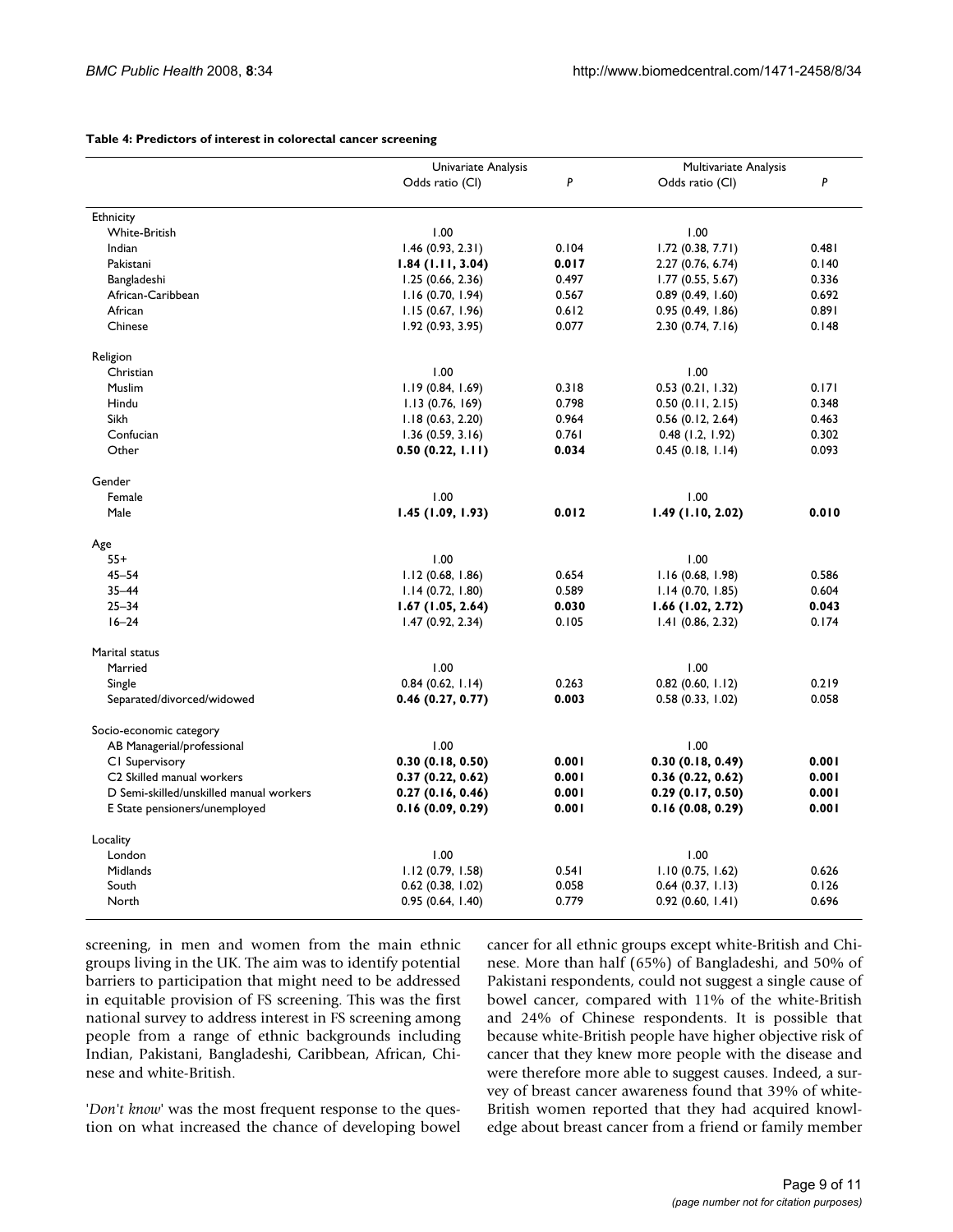who had developed it compared with only 16% of women from ethnic minorities [32]. Nevertheless, it is a matter of concern that knowledge is so low in some ethnic minority groups.

Respondents who were able to offer a cause overwhelmingly proposed diet. This finding is similar to another UK national survey of predominantly white respondents that found that knowledge of the causes of bowel cancer was poor and the most frequent response was for dietary factors [26].

Expressed interest in FS (probably or definitely accept an invitation to screening) was extremely high (over 60%), with the majority of respondents from all ethnic groups citing *'peace of mind'* as the motivation. This concurs with work from the FOBT pilot which found no differences in initial willingness to be screened between UK south Asian and non-south Asian groups [17]. However, there were differences in uptake, suggesting that initial intentions were differentially translated into behaviour. Our finding that interest in FS screening does not vary by ethnic background is an encouraging first step, but it would be premature to conclude that actual attendance would either be as high as implied by this degree of interest, or equivalent across all ethnic groups, in view of the reported barriers.

Among all groups except Bangladeshis, there was a tendency for men to be more interested in FS screening than women, which corresponds with the UK FS Trial's finding of higher attendance in men [33]. Within most ethnic groups, higher SES individuals were more likely to express interest in screening than lower SES, as found in previous studies [34]. The differences within ethnic groups emphasise the importance of recognising that ethnic minorities are not homogeneous, but in the final multivariate analyses, SES rather than ethnicity was a significant determinant of interest.

Among respondents who said they were not interested, 'embarrassment' and 'shame' were the most frequently cited explanations, being mentioned by around a third of respondents although there were no differences by ethnic group. However, in contrast, when asked about barriers 'in your community', over 95% of the non-white respondents suggested 'embarrassment' as a reason for non-participation compared with only 18% of white-British respondents. This suggests that personal reasons for lack of interest in screening may not be a good reflection of prominent barriers to participation in the community, although the alternative is that sub-cultural stereotypes – including those held by members of the group – underestimate the community's enthusiasm for health promotion and disease prevention. Other studies with predominantly white samples have found embarrassment cited as a barrier to colorectal cancer screening [35,36], and it may have played a role in the lower levels of participation in FOB testing and follow-up colonoscopy among south Asians in the FOBT pilot.

There are limitations to this study. Ethnibus™ uses quota sampling and while the proportions of each ethnic group were representative of the UK, it seems unlikely that the people who were willing to participate in the survey are representative of those who may have declined the invitation to be interviewed. The age range of respondents was 16–55+ years and so only a minority of participants fell within the likely screening age range. However, in view of some older adults' dependence on children to translate mailed information, particularly in south Asians, as well as the issue of 'family decision making' [17], it is valuable to collect information from a wide range of ages. The question on barriers to bowel screening 'in your community' may have been interpreted differently by different ethnic groups depending on their interpretation of 'community'. We hypothesise that this question would have been most ambiguous for the white-British group because they tend to have a less strong sense of community.

We used an open-ended question to assess knowledge of the causes of colorectal cancer, and it is likely that prompting respondents by providing a list of possible responses would have shown higher levels of awareness [37]. However, we judged that so little is known about ethnicity and FS screening, it would be better to allow people to identify their own reasons and explain things in their own terms. In this way, we were able to solicit explanations that may otherwise have been missed.

The SES measure used in this study is based on a social grading system developed by the National Readership Survey, and it does not have the same theoretical underpinning as the National Statistics Socio-Economic Classification (NS-SEC; [38]). Nevertheless, it showed the same gradient in interest in FS screening as other measures of SES [34]. Finally, the survey only assessed interest in FS screening and not actual attendance.

#### **Conclusion**

This is the first national survey of ethnic minority groups' views on bowel cancer screening. Despite high levels of interest and no differences between ethnic groups, there appears to be a general lack of knowledge about bowel cancer which was particularly pronounced among some ethnic minority groups. The results suggest that embarrassment may be a greater deterrent to participation among non-White groups, however further quantitative research is required to assess its impact on FS screening intention and behaviour because self-reported 'reasons